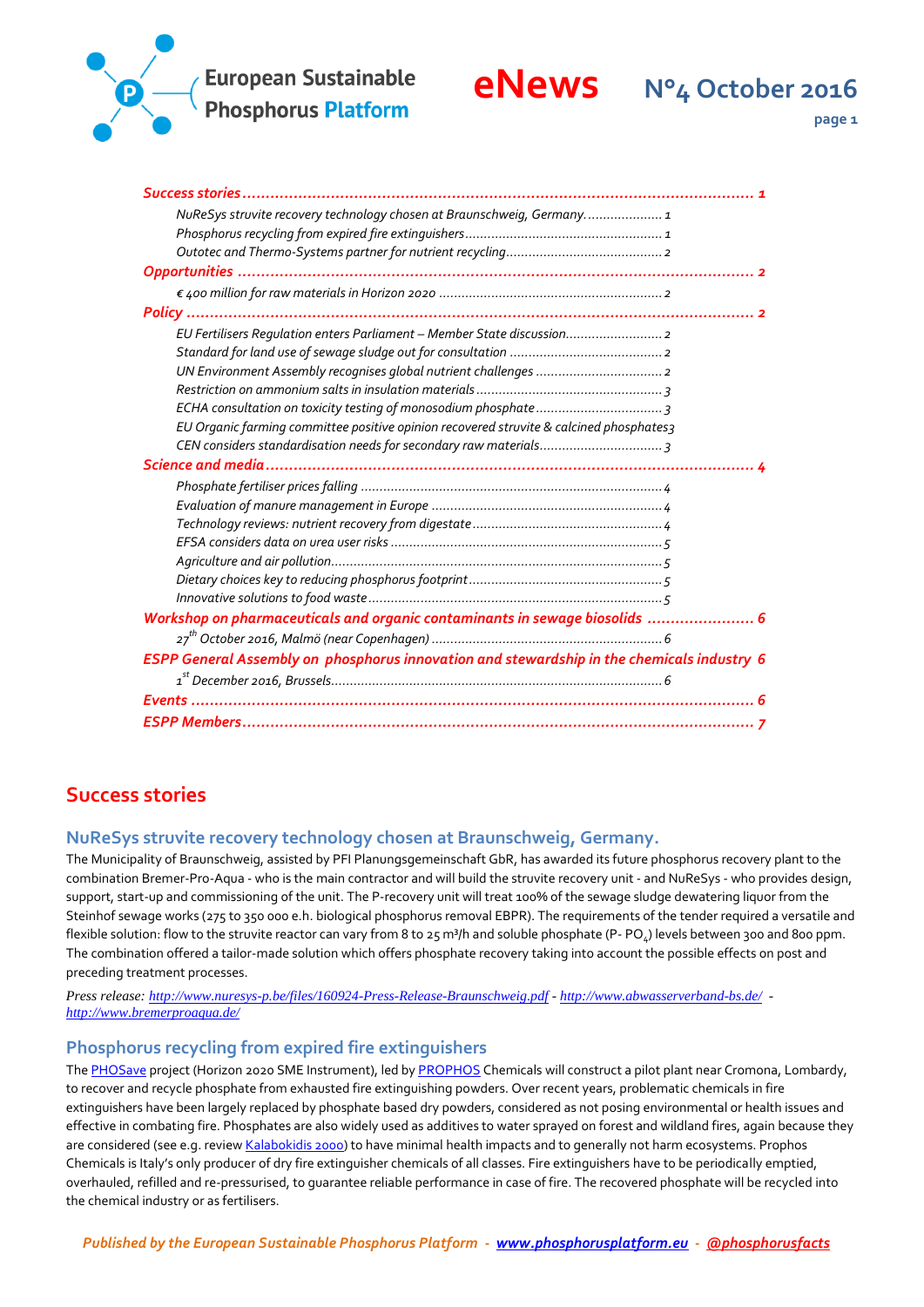

#### <span id="page-1-0"></span>**Outotec and Thermo-Systems partner for nutrient recycling**

[Outotec,](http://www.outotec.com/) a global leader in minerals and metals processing technologies, has [agreed](http://www.outotec.com/en/Media/News/2016/Outotec-partners-with-Thermo-System-to-deliver-thermal-processing-solutions-for-nutrient-recycling/) partnership wit[h Thermo-Systems,](http://www.thermosystems.com/) German-based leader in low-energy drying solutions. These technologies will enable pre-drying of municipal sewage sludge and other bio-materials (e.g. manures) before thermal treatment, where Outotec can deliver a range of technologies for energy recovery an[d nutrient recycling.](http://www.outotec.com/en/Products--services/Energy/Ash-Treatment/) Options include mixing of dried bio-materials with biomass ashes to develop slow-release, organo-mineral fertiliser products. A pilot is under construction, in cooperation with the Finland organic fertiliser produce[r Ecolan Oy,](https://www.linkedin.com/company/ecolan-oy) near Nokia, Finland.

# <span id="page-1-1"></span>**Opportunities**

#### <span id="page-1-2"></span>**€ 400 million for raw materials in Horizon 2020**

The European Commission ha[s published](http://ec.europa.eu/research/participants/data/ref/h2020/wp/2016_2017/main/h2020-wp1617-climate_en.pdf) an update of the 2016-2017 Horizon 2020 Work Programme for climate, environment and raw materials, allocating €400 million to raw materials. This will target mainly the EU Critical Raw Materials list, which includes phosphate rock, and will include raw material data systems, international cooperation, the objective of a World Forum on Raw Materials, international networks of raw materials training centres and raw materials 'innovation actions' (pilot projects or scale-up and roll-out of new technologies to produce raw materials).

*Horizon 2020 Work Programme 2016 – 2017 - 12. Climate action, environment, resource efficiency and raw material[s C\(2016\)4614](http://ec.europa.eu/research/participants/data/ref/h2020/wp/2016_2017/main/h2020-wp1617-climate_en.pdf) of 25 July 2016*

# <span id="page-1-3"></span>**Policy**

#### <span id="page-1-4"></span>**EU Fertilisers Regulation enters Parliament – Member State discussion**

The revision of the EU Fertilisers Regulation will define European criteria for placing on the market of recycled nutrient products (as fertilisers, as soil improvers or as artificial soils), including composts, digestates, plant and crop by-products, food industry wastes, animal by-products and in the future recovered fertiliser products such as struvite or ammonia salts. The draft text published in May 2016 has now entered the European Parliament – Council (Member States) discussion and amendment process. A first proposal for amendments has bee[n published,](http://data.consilium.europa.eu/doc/document/ST-11848-2016-INIT/en/pdf) as a starting point, by Slovakia, the Council Presidency. This includes tighter contaminant levels for both organic and inorganic fertilisers. ESPP is inputting to the discussion process of this text, addressing in particular: the need to include traceability as an option (important to ensure farmer and food industry confidence for nutrients recycled from organic wastes), animal by-products and manures (currently an "empty box" in the Regulation proposal CMC11), workability and definitions of CMCs and PFCs, interactions with REACH …

*Summary of Commission proposal: SCOPE Newsletter n[° 120](http://www.phosphorusplatform.eu/images/scope/ScopeNewsletter120.pdf) and [www.phosphorusplatform.eu/regulatory](http://www.phosphorusplatform.eu/regulatory)*

#### <span id="page-1-5"></span>**Standard for land use of sewage sludge out for consultation**

A working draft for an international ISO standard for land application of wastewater biosolids has been circulated for comment (not published online). The guidelines cover sewage sludge and composted sludge application to farmland (for food crops, biofuels), to forestry and for soil remediation. The document considers that land application of biosolids brings advantages of improved soil quality (soil carbon, biological activity, density, stability and porosity, cation exchange enabling reduced fertiliser use and pH), nutrient supply and greenhouse emissions benefits (long-term sequestration of c. 50% of biosolids carbon in soil, offset of c. 200 kgCO $_2$  /dry tonne biosolids for nitrogen and phosphorus mineral fertiliser equivalent. The draft ISO Guidelines provides definitions, general information about biosolids nutrients and quality criteria, and then guidelines for application for food and non-food crops and for land reclamation, including principles of risk management, application programme definition and management, information of farmers and others, and sampling. As proposed, the document provides general outlines within which existing national or local biosolids quality and management schemes can be implemented.

*ISO 275/WG4 - ISO 19698 WD "Land application of biosolids: guidelines for the land applications of biosolids and biosolids derived products", dated 5/9/2016. Document not available online: contact your national standards organisation or [info@phosphorusplatform.eu](mailto:info@phosphorusplatform.eu)*

#### <span id="page-1-6"></span>**UN Environment Assembly recognises global nutrient challenges**

UNEA-2, second meeting of th[e United Nations Environment Assembly](http://web.unep.org/unea) brought together 174 nations and 120 Ministers in Nairobi, May 2016. The final resolutions o[n Sustainable Consumption and Production](http://www.unep.org/about/sgb/cpr_portal/Portals/50152/UNEA2%20RES/8.pdf) (UNEP/EA2/L.9) and o[n Oceans and Seas](http://www.unep.org/about/sgb/cpr_portal/Portals/50152/UNEA2%20RES/10.pdf) (UNEP/EA2/L.11/Rev.1) recognise the need for further action to reduce nutrient inputs to the marine environment. The in 2012 Manilla Declaration is confirmed, mandating action on this by UNEP an[d GPA](http://www.gpa.unep.org/) (Global Programme of Action for the Protection of the Marine Environment from Land Based Activities). A resolution also recognises the need to address food waste (UNEP/EA2/L.10/Rev.1).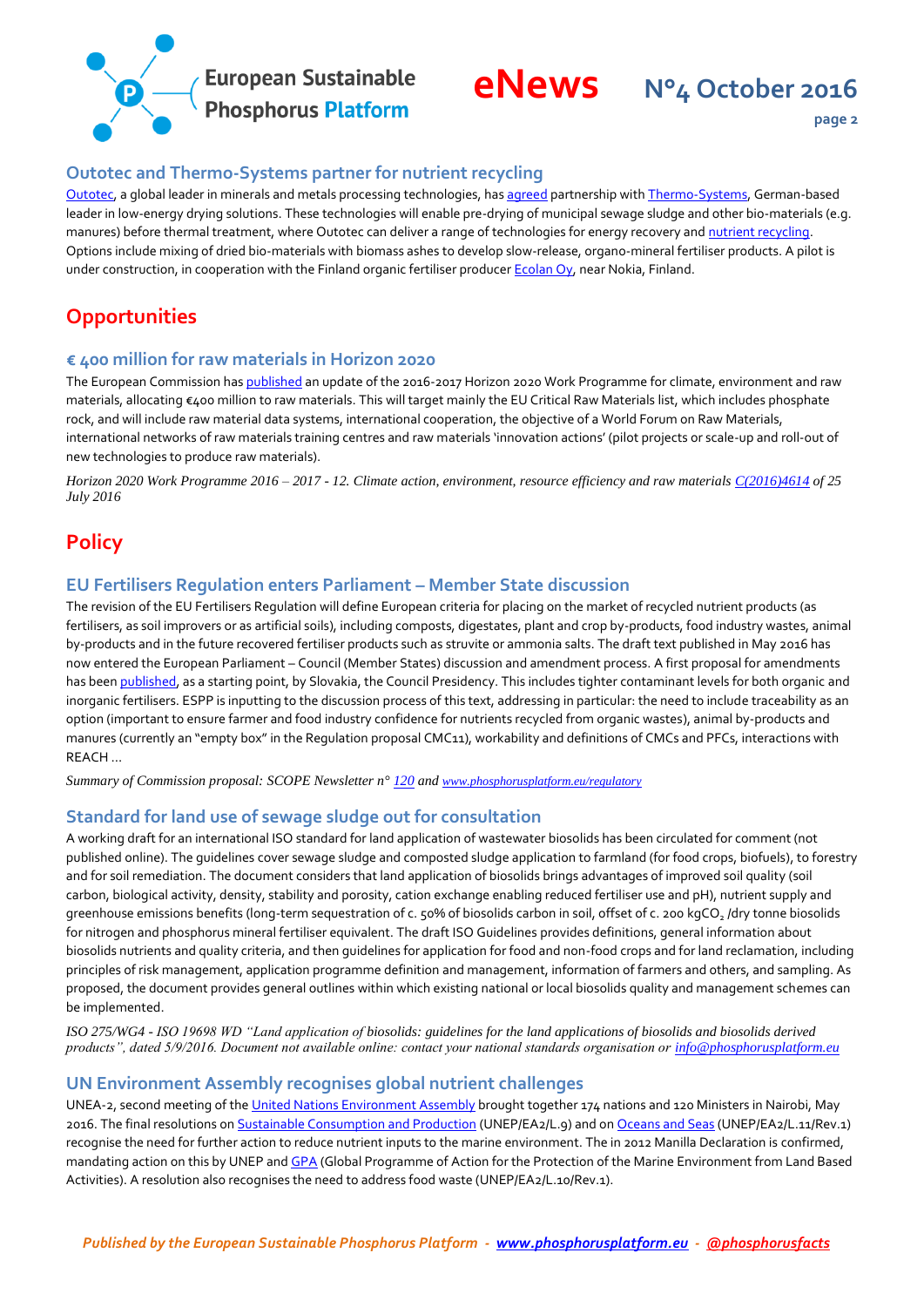

#### <span id="page-2-0"></span>**Restriction on ammonium salts in insulation materials**

The EU ha[s published](http://eur-lex.europa.eu/legal-content/EN/TXT/?uri=uriserv:OJ.L_.2016.166.01.0001.01.ENG&toc=OJ:L:2016:166:TOC) a Restriction of the use of "inorganic ammonium salts" in cellulose insulation materials, unless ammonia emissions are shown to be low (specified concentrations and CEN/S 16516 adapted conditions). This concerns ammonium phosphates and polyphosphates used for fire safety in a range of cellulose-based building insulating materials, including recycled materials such as textiles, straw or paper. The restriction follows incidents of ammonia emissions occurring during storage or installation of such materials (not during building use) related to temperature and humidity. Ammonia salts and ammonia gas are not considered to show chronic toxicity but in enclosed spaces can be irritating to throat, lungs and eyes and so pose risks for workers. The restriction as published enables continuing use of ammonia phosphates for fire safety, subject to processing or application which prevents ammonia emissions.

*Commission Regulation 2016/2017 of 23 June 2016, amending REACH [http://eur-lex.europa.eu/legal](http://eur-lex.europa.eu/legal-content/EN/TXT/?uri=uriserv:OJ.L_.2016.166.01.0001.01.ENG&toc=OJ:L:2016:166:TOC)[content/EN/TXT/?uri=uriserv:OJ.L\\_.2016.166.01.0001.01.ENG&toc=OJ:L:2016:166:TOC](http://eur-lex.europa.eu/legal-content/EN/TXT/?uri=uriserv:OJ.L_.2016.166.01.0001.01.ENG&toc=OJ:L:2016:166:TOC)*

#### <span id="page-2-1"></span>**ECHA consultation on toxicity testing of monosodium phosphate**

ECHA (European Chemical Agency) has opened to  $17^{th}$  October 2016 a public consultation on animal toxicity testing of sodium dihydrogenorthophosphate (EC 231-449-2, monosodium phosphate), for reproductive toxicity (extended one-generation reproductive toxicity study). The testing proposal has been submitted under REACH by the producers of this substance, who propose to carry out this testing at their expense. The submission notes that there are no studies available to generate necessary information for REACH chemical dossier endpoints, but that there is no data suggesting toxicity. This phosphate is approved for use in human foods (E339 sodium or potassium orthophosphates) and has been widely used, and indeed will simply dissociate to sodium ions Na $^*$  and phosphate ions PO $_{\rm 4}^-$  in solution and in the body. The public is invited to submit any comments on the proposed animal testing, or any additional relevant data. The full list of all studies relevant to inorganic phosphates is published by industry a[t http://www.inorganic-phosphates.org/files/ip](http://www.inorganic-phosphates.org/files/ip-consortium/IP%20Website/Documents/Studies/IP_All_studies_list.pdf)[consortium/IP%20Website/Documents/Studies/IP\\_All\\_studies\\_list.pdf](http://www.inorganic-phosphates.org/files/ip-consortium/IP%20Website/Documents/Studies/IP_All_studies_list.pdf)

*ECHA testing proposal consultation: reproductive toxicity (extended one-generation reproductive toxicity study) on Sodium dihydrogenorthophosphate, EC Number 231-449-2, CAS Number 7558-80-7 [https://echa.europa.eu/information-on-chemicals/testing](https://echa.europa.eu/information-on-chemicals/testing-proposals/current/-/substance-rev/14512/term)[proposals/current/-/substance-rev/14512/term](https://echa.europa.eu/information-on-chemicals/testing-proposals/current/-/substance-rev/14512/term)*

#### <span id="page-2-2"></span>**EU Organic farming committee positive opinion recovered struvite & calcined phosphates**

The EU's "Expert Group for Technical Advice on Organic Production" (EGTOP) has [published](http://www.sinab.it/sites/default/files/share/Final%20Report%20on%20Organic%20Fertilizers%20And%20Soil%20Conditioners%20%28II%29%20%20%28February%202016%29.pdf) its response to two dossiers proposing authorisation of recycled phosphate products as fertilisers in organic agriculture (under EU Organic Farming Regulation 889/2008). The dossier for struvite was submitted by the UK in 2014 and concerns struvite (magnesium ammonium phosphate) recovered in sewage works or from animal waste processing. The dossier for calcined phosphates was submitted by Austria in 2011 and concerns recovery from ashes of sewage sludge, meat and bone meal (MBM), or other biomass ash. The committee concludes that for Ostara Pearl struvite (the submitted dossier) there is no hygiene risk (organic pollutants or pathogens), but that this is not proven for other struvite production methods. Struvite recovery is noted to be conform to environmental objectives (reduces N and P losses to surface waters, recycles nutrients, reduces consumption of non-renewable P resources) and concludes that struvite should be authorised for organic farming "provided that the method of production ensures hygienic and pollutant safety". For calcined phosphates, the committee also concludes that recovery from ashes is conform to environmental objectives (but with some concerns about energy consumption) and that calcined phosphates should be authorised for organic farming subject to being recovered from sewage sludge incineration ash and that heavy metal content should be limited (proposal: chromium(VI) non detectable, other heavy metals "minimised"). However, EGTOP also concludes that these two products cannot be authorised under the Organic Farming Regulation until they are authorised under the EU Fertilisers Regulation, so confirming the importance of the 'STRUBIAS' process underway to integrate such products into the current revision of this Regulation.

*Expert Group for Technical Advice on Organic Production (EGTOP) "Final Report on Organic Fertilizers And Soil Conditioners (II)", final version 2 February 201[6 http://ec.europa.eu/agriculture/organic/eu-policy/expert-advice/documents/final-reports\\_en](http://ec.europa.eu/agriculture/organic/eu-policy/expert-advice/documents/final-reports_en)*

#### <span id="page-2-3"></span>**CEN considers standardisation needs for secondary raw materials**

[A meeting](http://www.cvent.com/events/standards-for-circular-economy/event-summary-df3d6102b9d3403eb3e877ef120d58cb.aspx) was organised by CEN (the European Standardisation Committee) and CENELEC (electrical equipment) on 'Standards for circular economy: waste management and secondary raw materials' in Brussels 8<sup>th</sup> September. Of around 100 participants, ESPP and the paper industry were maybe the only representatives of the bio-nutrient and bio-materials sector. Yet, the need for standards development to support nutrient recycling and valorisation of bio-waste streams was made clear. Some of the day's conclusions are strongly applicable to the nutrient circular economy: need to standardise terminology and definitions, including how to measure the recycling rate, importance of public information (e.g. traceability) to develop trust; potential of EN standards to open markets for export; quality standards for input materials, processes and recycled (nutrient) products; benchmarking to indicate for what uses a recycled product is appropriate. The meeting registered that a number of initiatives are underway or expected: EC mandates to CEN for standards development to support the Fertilisers Regulation revision and the EU Circular Economy Package, interface work to identify gaps and incoherence between fertiliser requlations, REACH, waste requlation; BS 8001 proposed standard "Framework for circular economy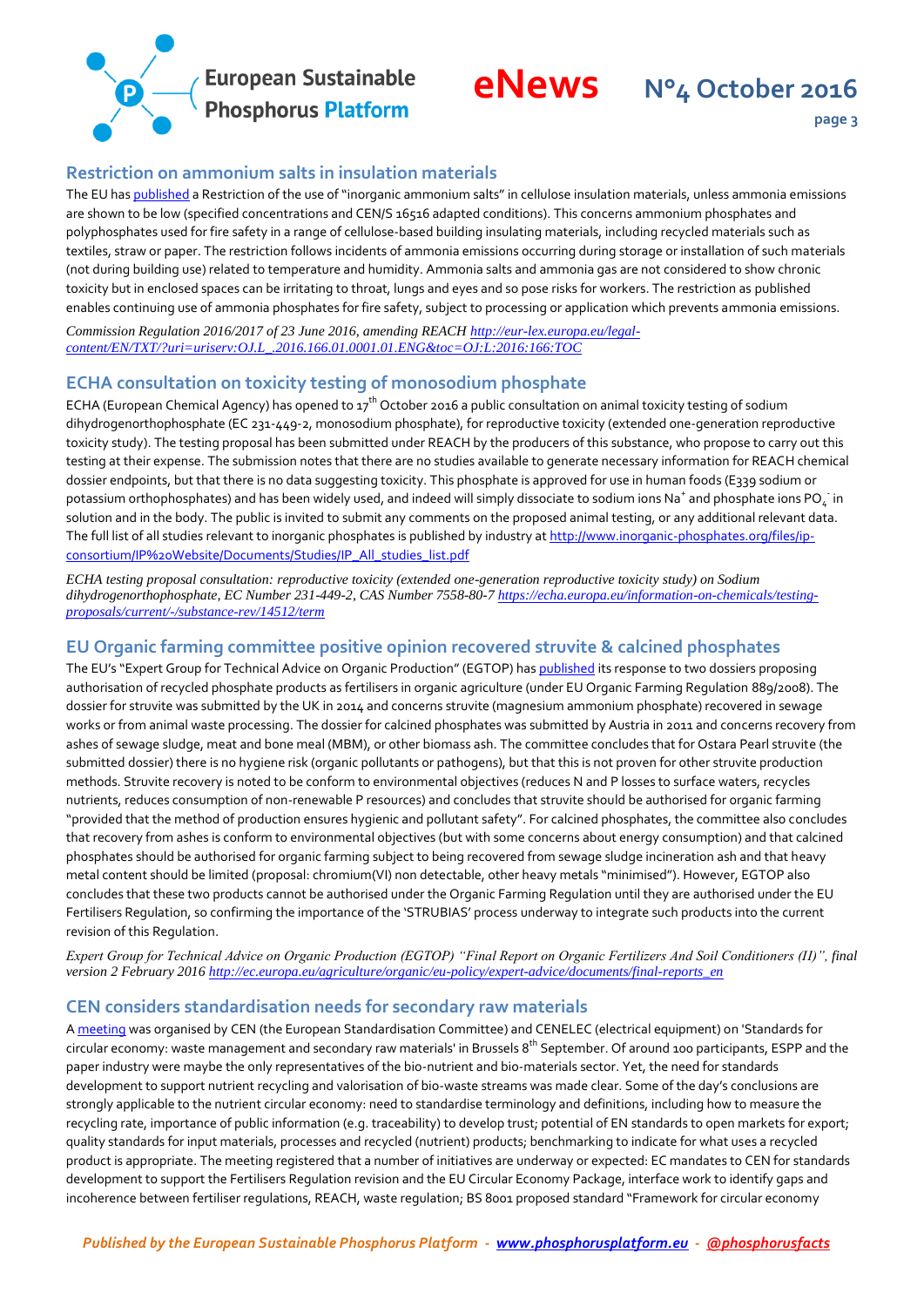

**page 4**

principles". This meeting aims to launch a CEN informal process for dialogue on standards for the circular economy, waste and secondary materials, in which ESPP will actively participate.

# <span id="page-3-0"></span>**Science and media**

#### <span id="page-3-1"></span>**Phosphate fertiliser prices falling**

Integer market research consultant[s suggest](https://www.integer-research.com/integer-alert/what-is-driving-phosphate-markets-and-have-prices-stopped-falling/) that world phosphate fertiliser prices, which have fallen very low, may stop dropping. The current low price level of DAP and MAP (di- and mono ammonium phosphate) has led to a 30 – 50% reduction in China's exports and is pressuring even integrated producers' margins, despite low sulphur and ammonia prices. The consultants suggest that the PotashCorp – Agrium merger announced in North America may push prices upwards. On the other hand, important capacity investments in MENA (Middle East North Africa) soon to come into production will lead to further overcapacity and downwards pressure on prices. ESPP notes that producers of recycled fertilisers in Europe are also facing difficulties, as current low mineral fertiliser prices push down the sale prices of their products.

"What is driving Phosphate markets and have prices stopped falling?" Integer Research [5/9/2016](https://www.integer-research.com/integer-alert/what-is-driving-phosphate-markets-and-have-prices-stopped-falling/)

#### <span id="page-3-2"></span>**Evaluation of manure management in Europe**

The EU-funded LIFE+ 5-year MANEV project, bringing together 8 knowledge institutes in Denmark, Spain, Italy and Poland, has published its final report assessing the sustainability of manure management systems in Europe. Livestock in Europe generates 1 400 million tonnes of manure per year, containing 7 million tonnes of nitrogen (N) – compared to some 11 million tonnes N applied in mineral fertilisers. The environmental impact cost of ammonia emissions, greenhouse gases and nitrogen losses to rivers alone is estimated at 12 300 million €/year. Treatment systems assessed are: acidification, solid-liquid separation, anaerobic digestion, aerobic biological treatment, composting, evaporation, thermal drying, ammonia stripping and recovery, filtration / osmosis, phytoepuration and land spreading. The report concludes that the appropriate treatment depends on the local situation. Land spreading is the first option where possible (not local manure surplus), that nutrient removal should not be implemented without recovery and recycling, and that aerobic digestion can support nutrient recovery. Also, it is noted that manure acidification will develop if legislation requires limiting of ammonia emissions, solid-liquid separation is important to facilitate nutrient recovery, further work is needed on the quality of recovered products from ammonia stripping, quality standards are needed to develop a market for composted manure, filtration and osmosis are likely to remain limited because of high cost.

*MANEV "Evaluation of manure management and treatment technology for environmental protection and sustainable livestock farming in Europe" (LIFE09 ENV/ES/000453), final report, December 2015, 180 page[s www.lifemanev.eu](http://www.lifemanev.eu/)*

#### <span id="page-3-3"></span>**Technology reviews: nutrient recovery from digestate**

Vaneeckhaute et al. 2016 summarise the characteristics of digestate are summarised, noting the wide variability, and processing technologies discussed. Most processing starts with solid/liquid separation. A number of nutrient recovery technologies as applicable to digestate are reviewed, looking at technical and economic aspects, and marketability of the end-products as fertilisers: ammonia stripping and adsorption, acidic air scrubbing, membrane filtration, ammonia and phosphorus sorption onto different materials (e.g. natural zeolites), biomass production and harvest, struvite precipitation, calcium phosphate precipitation, phosphorus recovery from ashes/biochar. Ammonia stripping then recovery using acidic air scrubbing and struvite precipitation were identified as the best available technologies. However, ammonia sulphate from the former does not necessarily find a market in liquid form as it is generally produced. Biomass production can be cost effective, but requires a large land footprint. Membrane filtration systems have often suffered technical problems and are not today economically viable for digestate treatment.

Drosg et al. 2015 provide a practical presentation of nutrient recovery from digestates for biogas plant operators and developers, as well as policy makers. The report covers both solid-liquid separation (decanter centrifuge, screw press, belt filters, decantation, flotation and others), processing of the digestate solid and liquid fractions (composting, drying, ammonia stripping, ion exchange, struvite precipitation, membranes, evaporation). A detailed cost analysis for six digestate processing scenarios is provided, concluding that direct land application is most cost effective if locally possible, and optimal processing system is highly site and case specific.

*"Nutrient Recovery from Digestate: Systematic Technology Review and Product Classification", 20 pages, C. Vaneeckhaute et al., Waste and Biomass Valorisation, 2016<http://dx.doi.org/10.1007/s12649-016-9642-x>*

*"Nutrient Recovery by Biogas Digestate Processing", B. Drosg, IEA Bioenergy ISBN 978-1-910154-15-1, 2015, 40 page[s http://www.iea](http://www.iea-biogas.net/files/daten-redaktion/download/Technical%20Brochures/NUTRIENT_RECOVERY_RZ_web1.pdf)[biogas.net/files/daten-redaktion/download/Technical%20Brochures/NUTRIENT\\_RECOVERY\\_RZ\\_web1.pdf](http://www.iea-biogas.net/files/daten-redaktion/download/Technical%20Brochures/NUTRIENT_RECOVERY_RZ_web1.pdf)*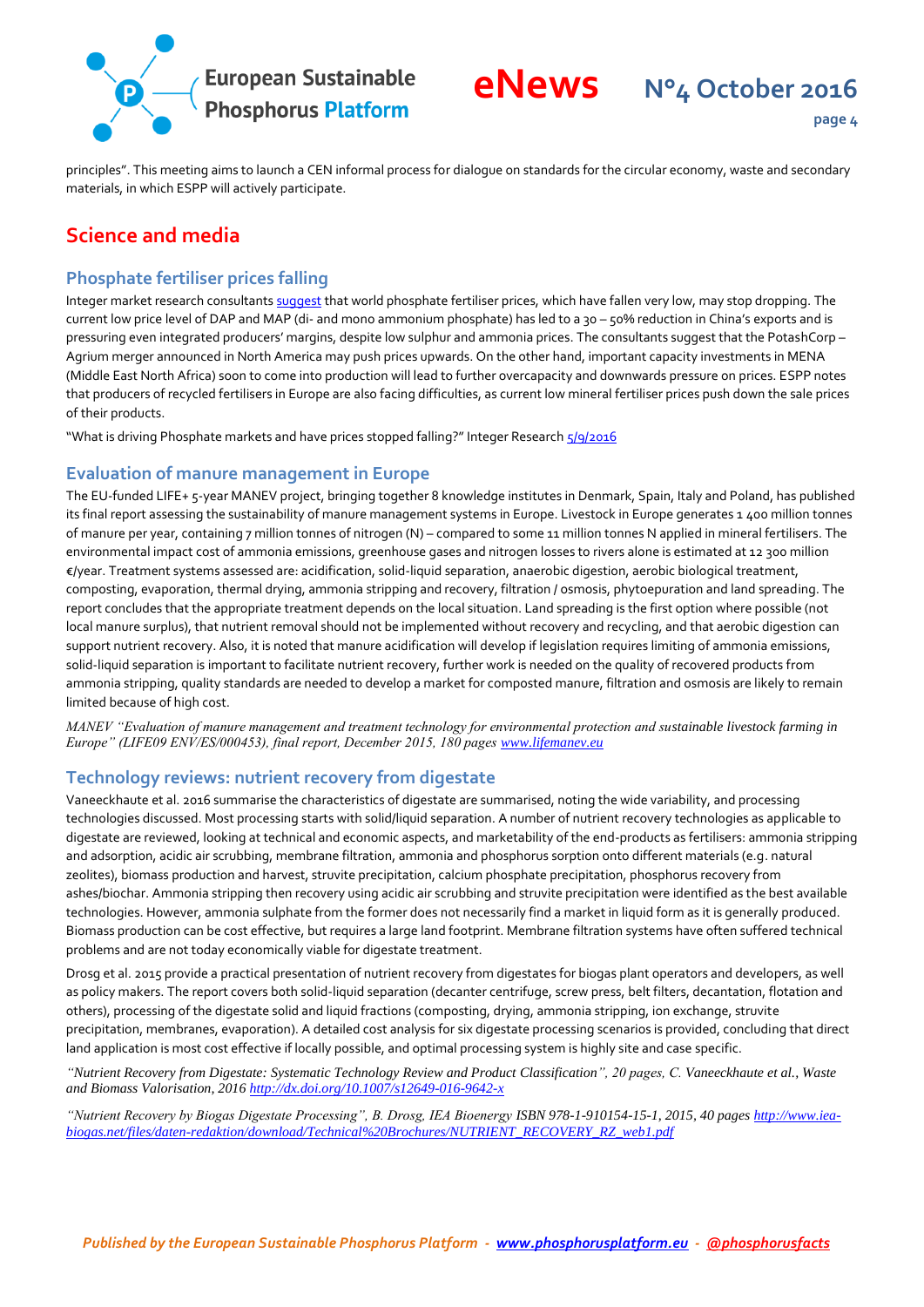



### <span id="page-4-0"></span>**EFSA considers data on urea user risks**

EFSA (European Food Safety Agency) ha[s published](https://www.efsa.europa.eu/fr/supporting/pub/1065e) an assessment of urea - safety for users - regarding use under the Plant Protection Products Directive 91/414/EEC. EFSA cite the US EPA conclusions that chromosome aberrations have been noted in some tests and that data does not enable to exclude genotoxicity or carcinogenicity. EFSA notes that data submitted is inadequate to derive acceptable exposure levels for operators (AOEL). Previous EFSA Opinions have concluded that urea is safe for appropriate uses in cosmetics and in [ruminant animal feeds.](https://www.efsa.europa.eu/en/efsajournal/pub/2624)

*"Outcome of the consultation with Member States, the applicant and EFSA on the pesticide risk assessment for urea in light of confirmatory data", EFS[A 12 July 2016.](https://www.efsa.europa.eu/fr/supporting/pub/1065e) "Scientific Opinion on the safety and efficacy of Urea for ruminants", EFSA-Q-2004-030 [2012.](https://www.efsa.europa.eu/en/efsajournal/pub/2624)*

#### <span id="page-4-1"></span>**Agriculture and air pollution**

The UK's Financial Times reports that agriculture is Europe's biggest contributor to air-pollution related mortality. Based on a Netherlands government funded study (not yet published), the article states that air around "farming hotspots" can be as damaging to health as in a city with traffic. A key problem is indicated to be ammonia, released from manures in livestock production, manure storage and spreading. Ammonia can combine with other atmospheric pollutants to form particles which can damage the lung and the heart. 94% of Europe's ammonia emissions come from agriculture. A study of 2 500 persons in the Netherlands indicated that people living within <1km of 15 or more farms showed an average 5% worse lung function. Lung health was also negatively correlated to atmospheric ammonia exposure.

*"Farming 'hotspots' carry air pollution risk, Dutch study finds", P. Clark, Financial Times[, 2 September 2016.](http://www.ft.com/cms/s/0/44588db4-705f-11e6-9ac1-1055824ca907.html) Study by Lidwien Smit, Utrecht University, Netherlands.*

#### <span id="page-4-2"></span>**Dietary choices key to reducing phosphorus footprint**

The average Australian diet includes c. 0.67 kgP/day (1.8g phosphorus per day) but with a phosphorus footprint of 4.9 kgP/year to produce this food. The authors calculate that changing to a vegetarian diet with the same protein content would reduce this P-footprint by -72% whilst the diet P intake (and so P in human excreta entering sewage) would increase by +8%. This assumes the same protein intake in the vegetarian diet, which is probably unrealistic as this would mean replacing a 150g of braised steak by nearly 600g of cooked lentils or beans. Even though some authors recommend a 25% higher protein intake with a vegetarian diet, the Australia average protein intake is around 80% higher than needed for health (world average is one third higher).

*"Potential impact of Dietary choices on Phosphorus recycling and Global Phosphorus Footprints: the case of the Average Australian city", G. Metson1, D. Cordell & B. Ridoutt, Frontiers in Nutrition, Aug. 2016, vol. 3, art. 3[5 http://dx.doi.org/10.3389/fnut.2016.00035](http://dx.doi.org/10.3389/fnut.2016.00035)*

#### <span id="page-4-3"></span>**Innovative solutions to food waste**

The Sierra Club US[A magazine](https://sierraclub.org/sierra/2016-4-july-august/green-life/10-innovative-solutions-food-waste) highlights ten innovative solutions for food waste. The US is estimated to waste half the food grown, generating 70 million tonnes of food waste per year, containing significant contents of nutrients. Action is however starting in the US, with an official objective announced a year ago to cut food waste by 50% by 2030 and legislation to loosen restrictions and increase tax benefits for restaurants, stores and institutions which donate food. The ten solutions presented by Serra Club support businesses to make food waste minimisation a revenue centre and local government to enable food waste management, provide geolocalisation to bring past-date food to needy charities, ensure marketing of imperfect produce, online exchange of surplus garden fruit and veg, composting of non-edible food waste.

*"10 Innovative Solutions to Food Waste" K. O'Reilly, Sierra Magazine, [July-August 2016](https://sierraclub.org/sierra/2016-4-july-august/green-life/10-innovative-solutions-food-waste)*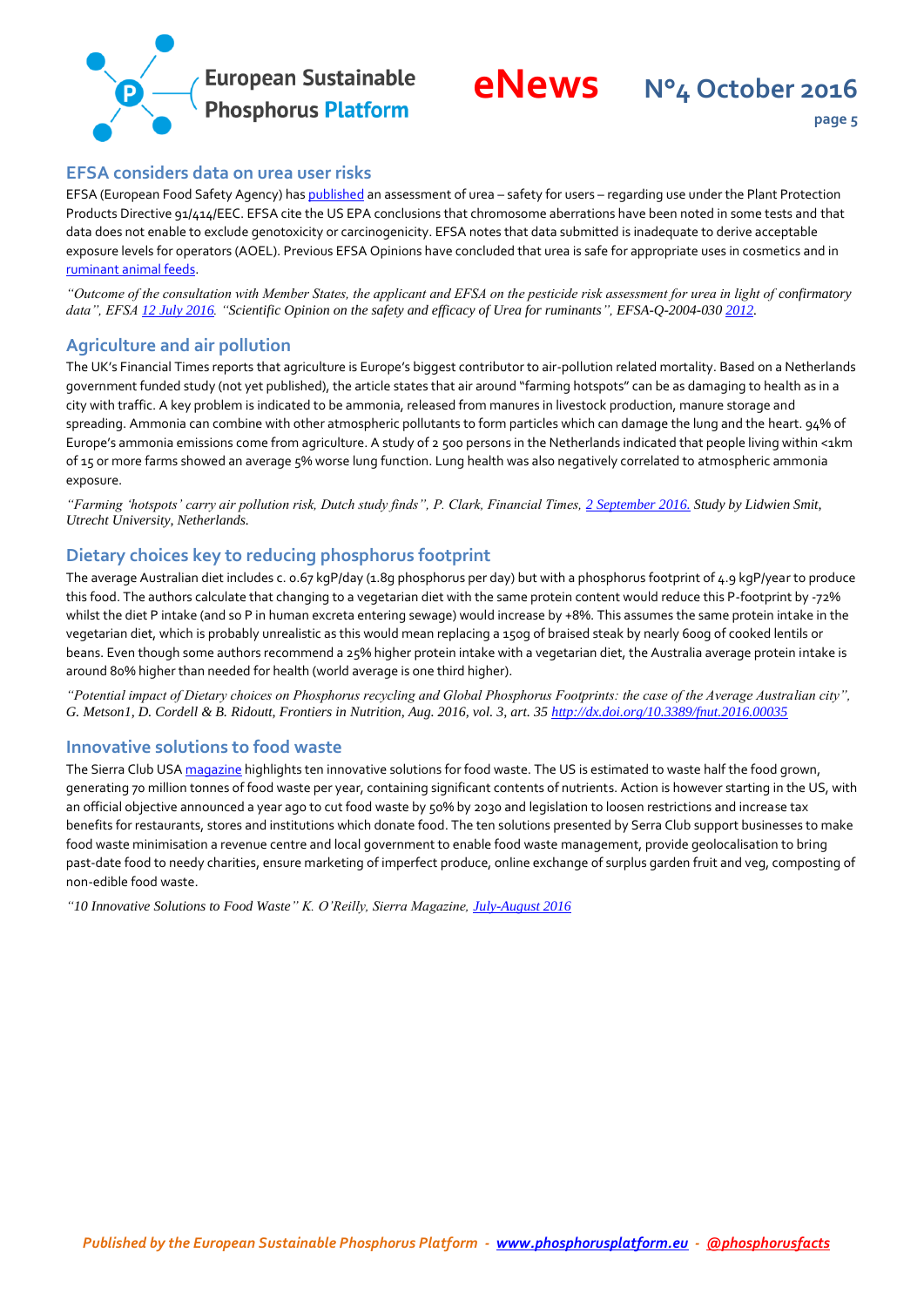

**page 6**

# <span id="page-5-0"></span>**Workshop on pharmaceuticals**

# <span id="page-5-1"></span>**and organic contaminants in sewage biosolids**

# **27th October 2016, Malmö (near Copenhagen)**

Workshop 8h-12h, in coordination with the Nord[ic Phosphorus Conference "Phosphorus a limited resource](https://dakofa.com/conference/conference/) - Closing the Loop" 27th – 28th October, same venue.

The workshop will look at the question of pharmaceuticals and contaminants in sewage biosolids, before and after treatments, and implications for crops and the environment. This is key to the Circular Economy for sewage nutrients and organic carbon. The objective is to assess the current level of information, to identify areas where further research is needed and to define collaborative actions between scientists - waste water / manure / biogas industry – ONG and farmers organisations.

Workshop registration is 75€, free for **[Nordic Phosphorus Conference](https://dakofa.com/conference/conference/)** participants registration on the Conference website <https://dakofa.com/conference/conference/> .



AVFALL SVERIGE



### <span id="page-5-2"></span>**ESPP General Assembly on**

<span id="page-5-3"></span>**phosphorus innovation and stewardship in the chemicals industry**

### **1 st December 2016, Brussels**

New phosphorus chemistry applications in industry – phosphorus in energy storage and renewable energy technologies – recycling phosphorus in plastics, fire safety equipment – green phosphorus chemistry - recovering phosphorus to  $P_4$  or high-grade uses. Register[: info@phosphorusplatform.eu](mailto:info@phosphorusplatform.eu)

# <span id="page-5-4"></span>**Events**

 $\bullet$ 

- 11-12 October, Manchester UK, **European Waste Water Management Conference** (EWWM) <http://ewwmconference.com/>
- 27 October, Malmö near Copenhagen, **workshop on pharmaceuticals and organic contaminants in sewage biosolids and agricultural application** <https://dakofa.com/conference/conference>
- 27-28 October, Malmö near Copenhagen, **Nordic Phosphorus Conference** <https://dakofa.com/conference/conference>
- 15-16 November, Edinburgh, Scotland, **European Biosolids Conference** <http://european-biosolids.com/>
- 1 December 2016, Brussels, ESPP General Assembly on **phosphorus innovation and stewardship in the chemicals industry**
- 13-15 March, Tampa, Florida, **Phosphates 2017** <http://www.crugroup.com/events/phosphates/>

*Registration information and full events listing: [http://www.phosphorusplatform.eu/events/upcoming](http://www.phosphorusplatform.eu/events/upcoming-events)[events](http://www.phosphorusplatform.eu/events/upcoming-events)*